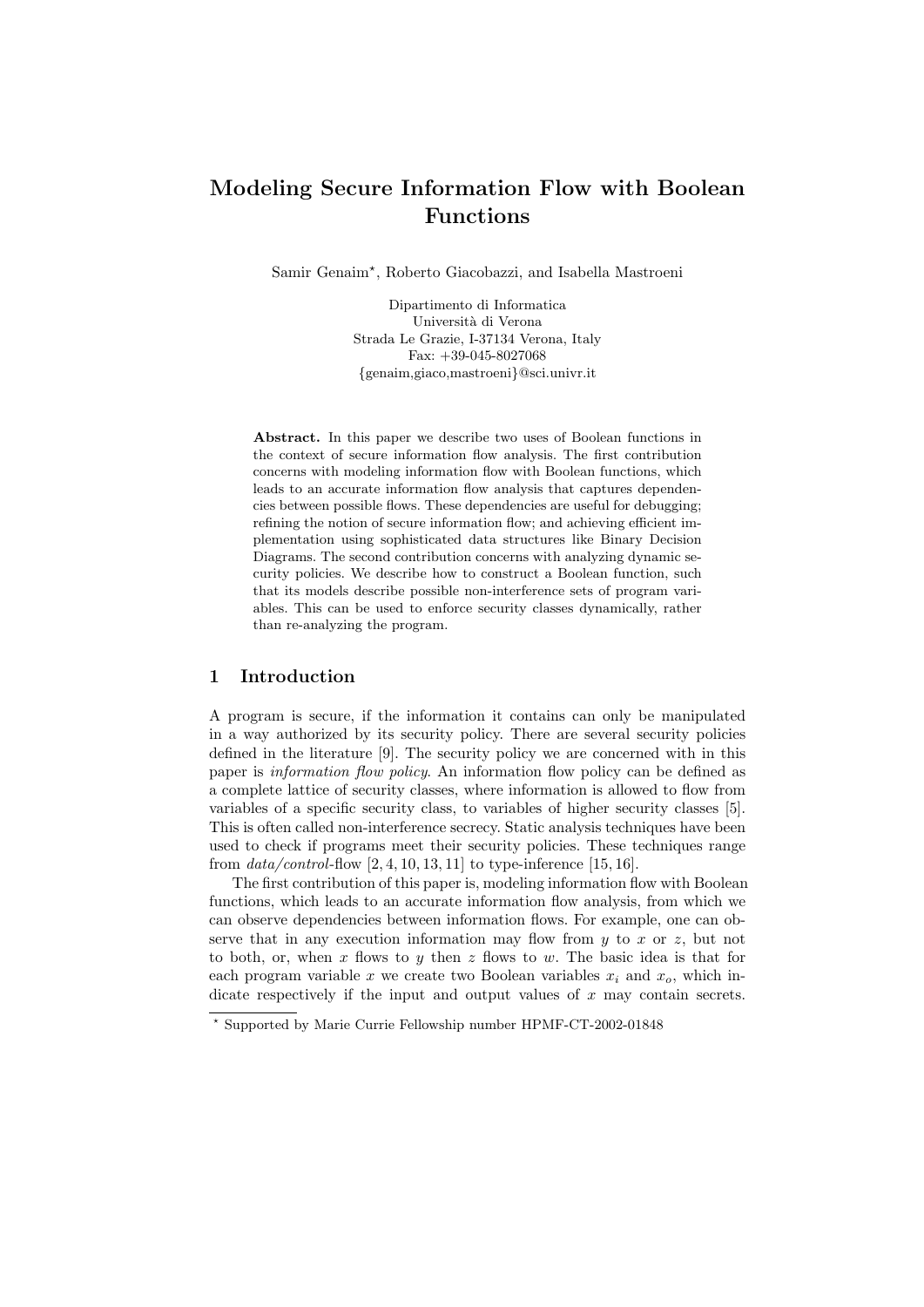Using these Boolean variables, the information flow of " $x:=x+y$ " is captured by  $(x_o \leftrightarrow x_i \vee y_i) \wedge (y_o \leftrightarrow y_i)$ , which means that the output value of x depends on the input values of both  $x$  and  $y$ , while the output value of  $y$  depends only on the input value of y. Checking non-interference in this context, is equivalent to checking satisfiability of a corresponding Boolean function.

From the practical side, these dependencies between information flows are useful for: (1) refining of security policies, e.g. allowing information to flow to limited amount of variables; (2) debugging of programs that violate their security policies; and (3) using sophisticated data structures in the implementation, such as Binary Decision Diagrams [3], which are known to be very efficient. From the theoretical side, they raise the issue of systematic refinement [8] of domains for information flow to capture different degrees of dependencies.

The second contribution concerns the analysis of dynamic security policies. For a given program, we describe how to construct a Boolean function (not like those of the first contribution), such that its models describe possible noninterference divisions of the program variables to private and public classes. When a variable is dynamically binded to a security class, this Boolean function can be infer the security classes of other variables, rather than re-analyzing the program.

In the related works section, we also discuss an interesting link between information flow analysis and dependency analyses of logic programs, such as groundness analysis [1]. In these analyses, Boolean function where intensively used to capture dependencies between program variables.

The structure of the paper is as follows: In Section 2 we present the idea by simple examples; In Section 3 we give notation to be used during the paper, as well as, the necessary background on Boolean functions; In Section 4 we describe the analysis and its use for verifying non-interference in the context of static and dynamic security policies. In Section 5 we overview the related works and give directions for future research; and we conclude in Section 6.

# 2 The Idea by Examples

Consider the single statement  $C \equiv (x := y + z)$  and assume the set of program variables is  $\{x, y, z, w\}$ . When executing C, the secret information flow behavior is: (1) secrets may flow from y and z to x; and (2) the security properties of y, z and w remain the same, since they are not updated. Now let  $x_i, y_i, z_i$  and  $w_i$  ( $x_o$ ,  $y_o$ ,  $z_o$  and  $w_o$ ) be Boolean variables, that indicate, if the corresponding program variables may contain secret information before (after) executing C. Using these Boolean variables, the above secret information flow behavior can be expressed as follows:

$$
\varphi = \underbrace{[x_o \leftrightarrow (y_i \vee z_i)]}_{(1)} \wedge \underbrace{[(z_o \leftrightarrow z_i) \wedge (y_o \leftrightarrow y_i) \wedge (w_o \leftrightarrow w_i)]}_{(2)}
$$

The models of  $\varphi$ , i.e. the assignments for which  $\varphi$  is satisfiable, describe all possible secret information flow behaviors when executing  $C$ . Given a model m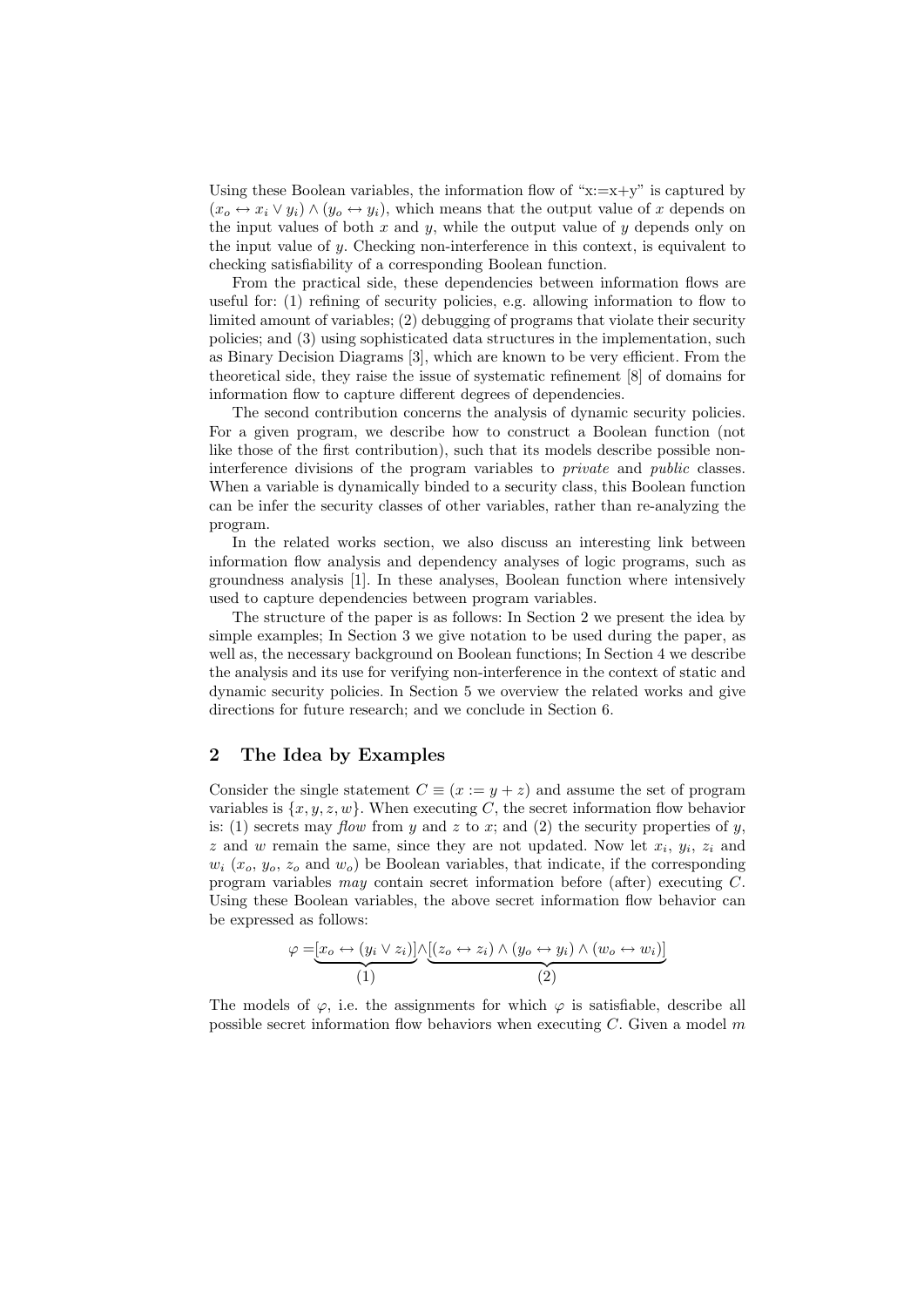of  $\varphi$ , if  $v_i \in m$  ( $v_o \in m$ ) then the value of the program variable v may contain secret information before (after) the execution of C.

Consider for example the model  $m = \{y_i, x_o, y_o\}$  of  $\varphi$ , it describes a situation where before executing C, only y may contain secret information (since  $y_i \in m$ ), while after the execution both x and y may contain secret information (since  $x_o, y_o \in m$ ). Similarly, the model  $\{z_i, x_o, z_o\}$  describe the *possibility* of secret information flow from z to x. Note also that  $m' = \{y_i, y_o\}$  is not a model of  $\varphi$ , because executing C may cause a flow from y to x, and this is not described by  $m'$  (since  $x_o \notin m'$ ).

Let us consider another kind of information flow which stems from guards of conditional statements. For example, in the following statement:

$$
C_1 \equiv
$$
 if  $(w = 0)$  then  $x := y$  else  $z := y$ .

The information flow behavior of  $C_1$  consists of: (1) explicit information flow that stems from the "then" or the "else" branches; and  $(2)$  implicit flow from the guard's variables, i.e.  $w$ , to all variables that *might* be updated during the executions, i.e. x and z, because by watching the values of x and z we may learn whether  $w = 0$  or  $w \neq 0$ . This behavior is expressed by the following Boolean functions:

$$
\varphi_3 = \underbrace{(\varphi_1 \lor \varphi_2)}_{(1)} \land \underbrace{(x'_o \leftrightarrow (x_o \lor w_i)) \land (z'_o \leftrightarrow (z_o \lor w_i))}_{(2)}
$$

where  $\varphi_1$  and  $\varphi_2$  are respectively the information flow behaviors of the "then" and "else" branches. The idea is to define new output variables  $x'_o$  and  $z'_o$ , that consider the information from  $x_o$  and  $z_o$  (of  $\varphi_1 \vee \varphi_2$ ) as well as from  $w_i$ .

In general for a given program P, the analysis infers a Boolean function  $\varphi$ such that its models describe all possible (input/output) information flows. This function can be used to verify non-interference as follows: Given that the set of private variables is  $V_H$  and the set of public variables is  $V_L$ , we can claim non-interference if  $[(\bigwedge_{x \in V_L} \neg x_i) \wedge \varphi \wedge (\bigvee_{x \in V_L} x_o)]$  is not satisfiable, which means that it cannot be the case that the input values of all public variables do not contain secrets, and, the output values of some of them contain secrets.

### 3 Preliminaries

### 3.1 The Programming Language

The analysis in this paper is developed for the following while programming language [17]:

$$
\mathbf{S} \equiv C^\ell
$$
  
 $\mathbf{C} \equiv x := e \mid \mbox{while } b \mbox{ do } | \mbox{ if } b \mbox{ then } S_1 \mbox{ else } S_2 \mid \mbox{skip } | \mbox{ $S_1$;} S_2$ 

Here e stands for an arithmetic expression, b for a Boolean expression and  $\ell$  for a label name. We assume all labels are different. For more information about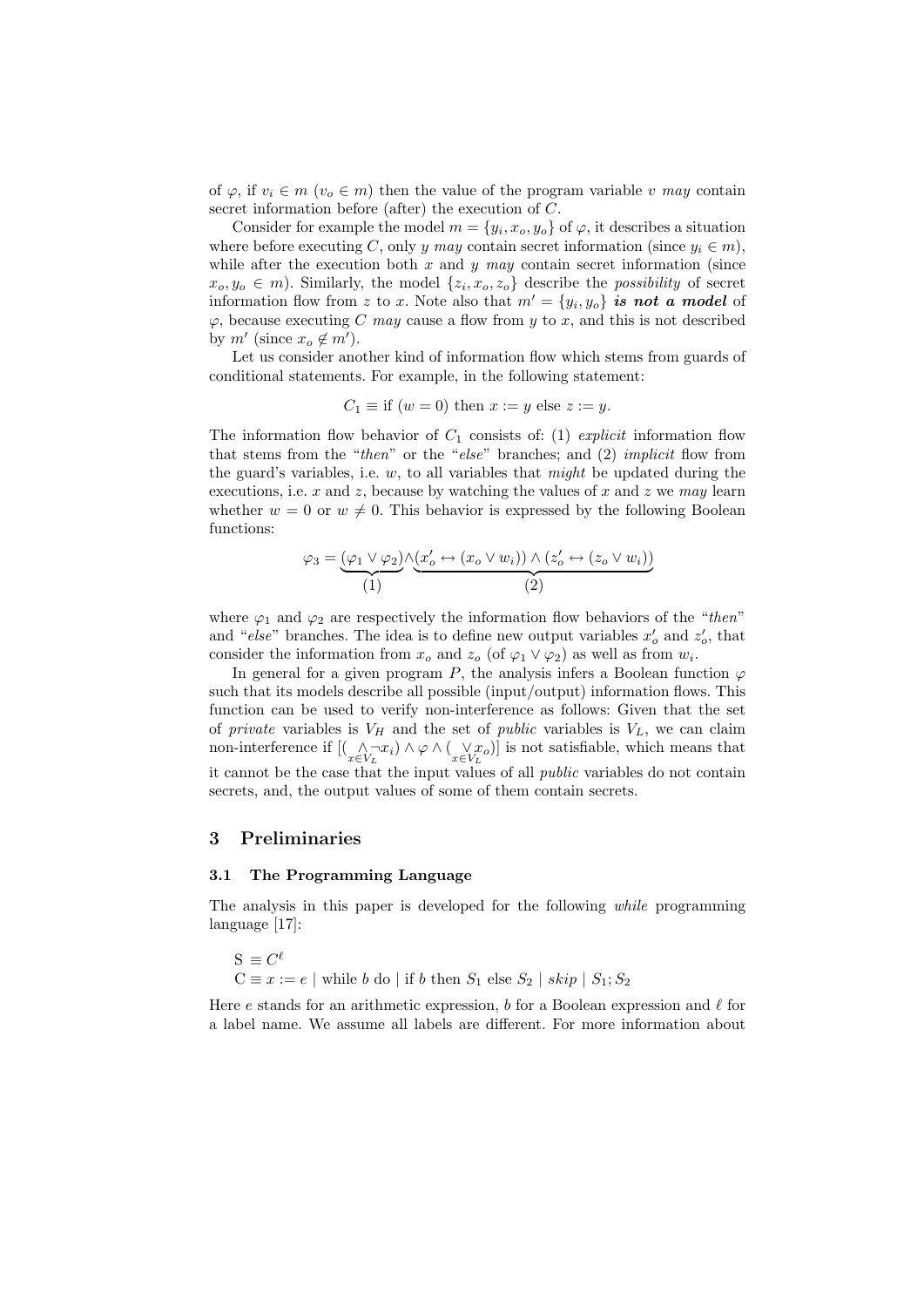this language, in particular the use of labels see  $[6]$ . A program in the *while* language is denoted by the letter  $P$ ,  $vars(X)$  denotes the set of variables in a syntactic object X (expression, program, etc.),  $V_P = vars(P)$ , and  $V_S$  denotes the program variables where a statement S occur (not only  $vars(S)$ ). When it is clear from the context we write  $v \in X$  instead of  $v \in vars(X)$ .

### 3.2 Secure Information Flow

For a given statement  $S$ , information flow from a variable  $x$  to a variable  $y$  in S, denoted by  $x \stackrel{S}{\leadsto} y$ , means that by observing the final value of y we may gain knowledge about the initial value of  $x$ . Following  $[5]$ , we divide information flows into two classes: *direct* and *indirect*. The *direct* flows are: (1) *Explicit*, which stem from direct assignments, e.g. in the statement  $x := y + z$  there is a flow of information from y and z to x; and (2) Implicit, which stem from guards of conditional statements, e.g. in the statement "if  $(x > 0)$  then  $y := w$  else  $y := z$ " there is a flow of information from x to  $y$ , in addition to the *explicit* flow from w and z to y. The *indirect* flows are the transitive ones, i.e.  $x \stackrel{S}{\leadsto} y$  followed by  $y \stackrel{S}{\leadsto} z$  implies  $x \stackrel{S}{\leadsto} z$ . In this paper we do not address information flow that stems from covert channels, e.g. termination, timing, etc.

**Definition 1 (Flow pairs).** The pair  $\langle V_I, V_O \rangle$ , where  $V_I, V_O \subseteq V_S$ , is called a flow pair for S, if  $(\forall x \in V_I$ .  $\exists y \in V_O$ .  $x \stackrel{s}{\leadsto} y) \wedge (\forall y \in V_O$ .  $\exists x \in V_I$ .  $x \stackrel{s}{\leadsto} y)$ . The set of all flow pairs for S is denoted by  $\mathcal{F}_S$ .

Another interpretation for a flow pair  $\langle V_I, V_O \rangle$  could be: if  $V_I$  is the set of all variables the input values of which may have secrets, then  $V_O$  is the set of all variables the output values of which may have secrets. We use these two interpretations interchangeably.

Example 1. Let  $S \equiv x := y + z$  then  $\mathcal{F}_S = \{ \langle \emptyset, \emptyset \rangle, \langle \{x\}, \emptyset \rangle, \langle \{y\}, \{y, x\} \rangle, \langle \{z, y \}, \{z, y \} \rangle, \langle \{z, y \}, \{z, y \} \rangle$  $\langle \{z\}, \{x, z\} \rangle, \langle \{x, y, z\}, \{x, y, z\} \rangle \}.$ 

Information flow analysis was used to ensure secure information flow according to a given security policy [12]. A security policy is defined by a complete lattice  $\langle SC, \prec \rangle$ , where SC is a set of security classes order by  $\prec$ , and each program variable is associated with one security class, denoted  $type(x)$ . Secure information flow is guaranteed if:  $x \rightsquigarrow y$  implies  $type(x) \prec type(y)$ . This is known as non-interference secrecy [9, 12]. For the sake of simplicity, we consider the case of only two security classes, high and low. We denote by  $V_H$  and  $V_L$  the sets of variables of type *high* and *low* respectively, and when it is clear from the context h stands for a high variable and l for a low variable.

### 3.3 Boolean Functions

Let  $B = \{true, false\}$ . A Boolean function on  $V = \{x_1, \ldots, x_n\}$  is a function  $\varphi: B^n \to B$ . An *interpretation*  $\mu: V \to B$  is an assignment of truth values to the variables in V. An interpretation  $\mu$  is a model for  $\varphi$ , denoted  $\mu \models \varphi$ , if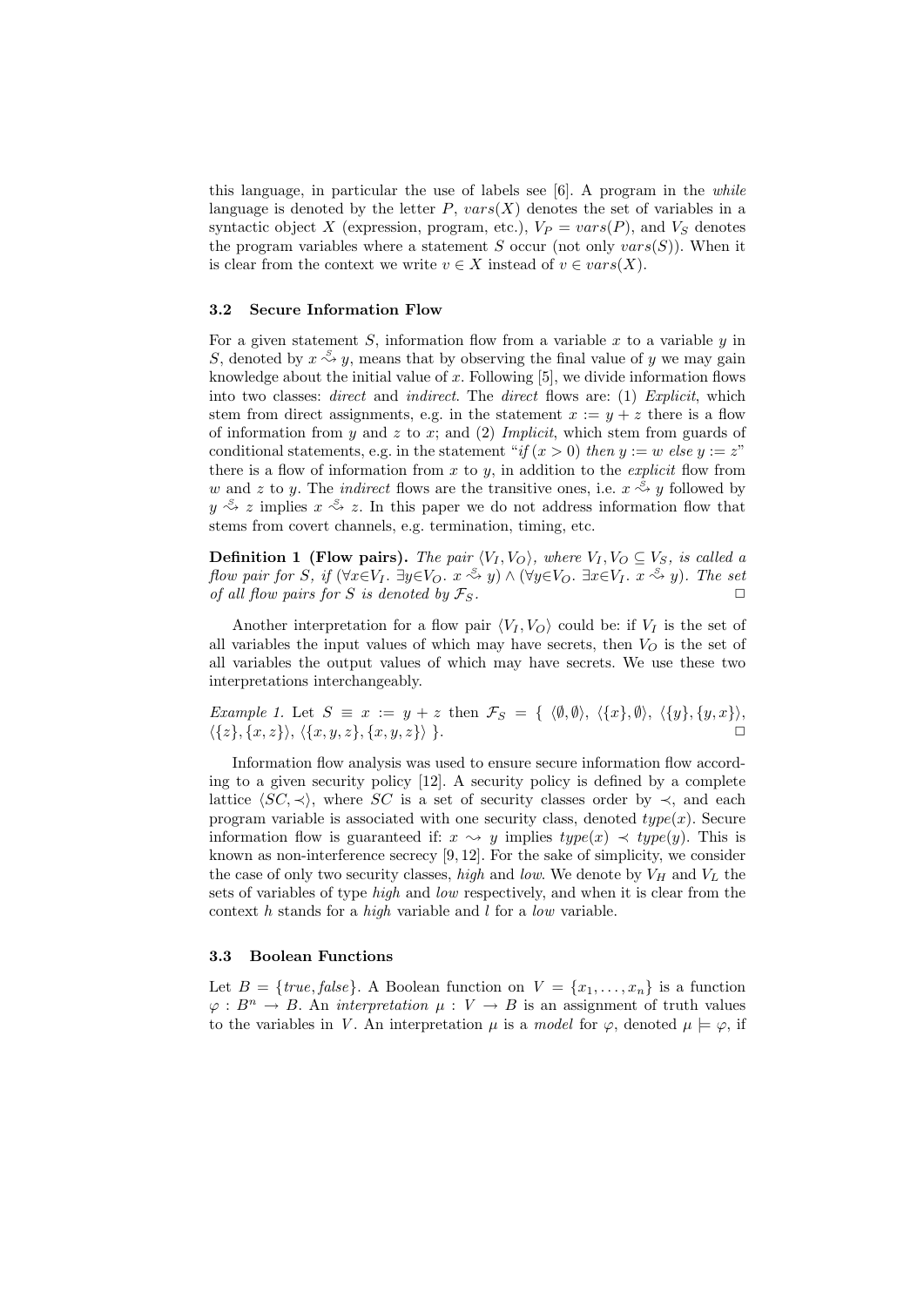$\varphi(\mu(x_1),\ldots,\mu(x_n)) = \text{true}$ . We write an interpretation as the set of variables which are assigned to the value *true*. The set of models of  $\varphi$  is thus viewed as a set of sets of variables defined by  $[\![\varphi]\!]_V = \{ \{x \in V \mid \mu(x) = true\} \mid \mu \models \varphi \}.$  Much of the time we will omit the subscript  $\dot{V}$  as it will be clear from the context. We write  $\varphi_1 \models \varphi_2$  for  $\forall m \in [\varphi_1]$ .  $m \models \varphi_2$ . Let  $\varphi$  be a Boolean function on V, the existential quantification  $\exists x.\varphi$  is defined as  $\varphi[x \mapsto true] \vee \varphi[x \mapsto false],$ and, the existential quantification of a set of variable  $\{x_1, \ldots, x_n\}$  is defined as  $\exists x_1.(\exists x_2. \ldots (\exists x_n.\varphi))$ . Also, we write  $\bar{\exists}X.\varphi$  instead of  $\bar{\exists}V \backslash X.\varphi$ .

# 4 Information Flow Dependencies Analysis

In this section, we formalize the use of Boolean functions to model *informa*tion flow dependencies, describe a static analysis to infer these functions, and, describe its use for verifying non-interference for static and dynamic security policies.

#### 4.1 Information Flow Dependencies

For a given statement S we define a Boolean function  $\varphi_S$ , from which all possible information flows can be observed. We call this function *information flow* dependencies of S (or only dependencies when it is clear from the context). This function is constructed from the set of flow pairs  $\mathcal{F}_S$  as follows.

Definition 2 (information flow dependencies). The information flow dependencies of a statement S, denoted  $\varphi_S$ , is a Boolean function over the variables  $\{v_i, v_o \mid v \in V_S\}$ , defined by its models as:  $[\varphi_S] = \{m(V_I, V_O) \mid \langle V_I, V_O \rangle \in \mathcal{F}_S\}$ where  $m(V_I, V_O) = \{v_i | v \in V_I\} \cup \{v_o | v \in V_O\}$ . The contract of  $\Box$ 

In the above definition, the Boolean variables  $v_i$  and  $v_o$  indicate if v may contain secret before and after executing S respectively.

Example 2. Consider again  $S \equiv x := y + z$  from Example 1, and let  $V_S =$  $vars(S) = {x, y, z}$ , then using the set of flow pairs  $\mathcal{F}_S$ , the *information flow* dependencies  $\varphi_S$  is defined by its models as follows:

$$
\[\varphi_S\] = \left\{\begin{matrix}\n\emptyset, \{y_i, x_o, y_o\}, \{z_i, x_o, z_o\}, \{y_i, z_i, y_o, z_o, x_o\}, \{x_i\}, \\ \{x_i, y_i, x_o, y_o\}, \{x_i, z_i, x_o, z_o\}, \{x_i, y_i, z_i, y_o, z_o, x_o\}\n\end{matrix}\right\}
$$

For example, the model  $\{y_i, x_o, y_o\}$  describes a scenario where only the input value of  $y$  contains secrets at, and both output values of  $x$  and  $y$  contain secrets. Note that  $\varphi_S \equiv (x_o \leftrightarrow y_i \lor z_i) \land (y_o \leftrightarrow y_i) \land (z_o \leftrightarrow z_i).$ 

Since secrets introduced only at input, *information flow dependencies*  $\varphi_S$ satisfies: (1)  $\emptyset \in [\![\varphi_S]\!]$ ; and (2) any  $m \neq \emptyset \in [\![\varphi_S]\!]$  must include at least one  $v_i$ .

**Definition 3 (The domain SD**<sub>V</sub>). Given a set of program variables V, a Boolean function  $\varphi$  over the variables  $\{v_i, v_o | v \in V\}$  is an element of  $SD_{V}$ , if and only if (1)  $\emptyset \in [\![\varphi]\!]$ ; and (2)  $\forall m \in [\![\varphi]\!]$ .  $\exists v \in V$ .  $v_i \in m$ .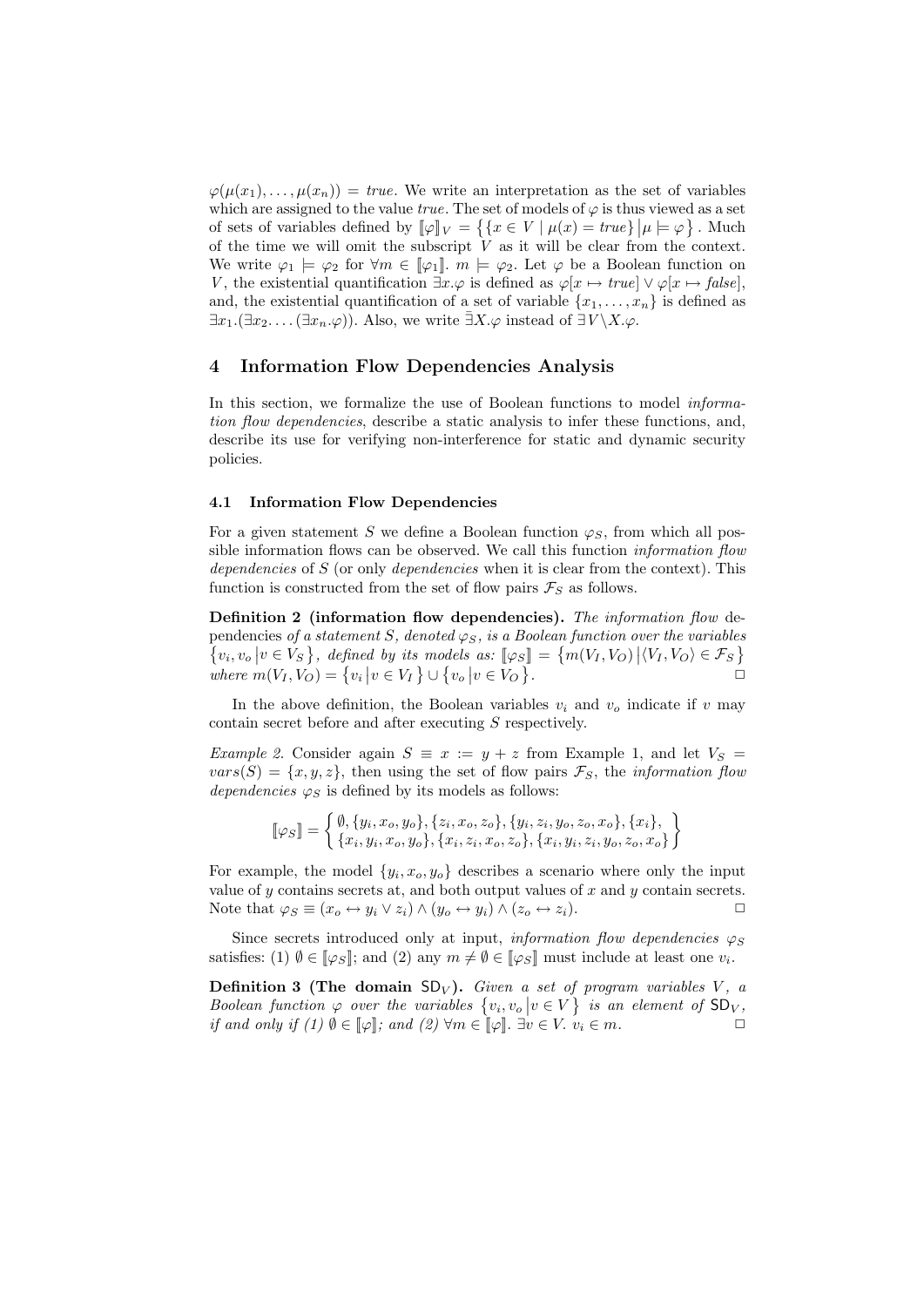**Proposition 1.** The domain  $\langle SD_V, \rightarrow, \vee, \wedge, \top_{\text{SD}}, \bot_{\text{SD}} \rangle$  where  $\bot_{\text{SD}} = \bigwedge_{v \in V} \neg v_i \wedge \neg v_o$ and  $\top_{\text{SD}} = \bot_{\text{SD}} \vee (\bigvee_{v \in V} v_i)$  is a complete lattice.

### 4.2 The analysis

Now we describe a static analysis that infer *information flow dependencies* for a given program  $P$ . The analysis is defined by mean of Boolean equations system, such that, its least solution is an *information flow dependencies* for P. The analysis is described below step-by-step, where at each step we translate one construct of the while programming language, into a corresponding information flow dependencies that approximate its possible information flows.

Similar to the analysis of [4], in order to handle *implicit* information flow precisely, we need the set of variables that might be updated during the execution. This information can be obtained either by a separated analysis or by refining our analysis to include it. For the sake of simplicity, we assume this information is already available, and we denote by  $\mathcal{U}_{\ell}$  the set of variables that might be updated when executing  $S^{\ell}$ .

Definition 4 (dependencies of " $:=$ "). The information flow dependencies of the statement " $S \equiv x:=e^{\gamma}$ , is  $E(x,e) = [x_o \leftrightarrow \vee_{y \in e} y_i] \wedge [\wedge_{v \in V_S} \wedge_{x \neq v} y_i]$  $(v_o \leftrightarrow v_i)]$   $\Box$ 

The above definition states that, the output value of a variable  $x$  contains secrets, if and only if, at least one of the input values of  $vars(e)$  contains secrets. All other variables remain unchanged. Note that  $E(x, e) \equiv x_o \leftrightarrow false$  when  $vars(e) = \emptyset.$ 

**Definition 5 (dependencies of "skip").** The information flow dependencies of the statement " $S \equiv skip$ " is  $Id_{V_S} = \bigwedge_{v \in V_S} (v_o \leftrightarrow v_i)$ . Note that we only map the input variables to the output variables.  $\Box$ 

Example 3. Let  $S_1^{\ell_1} \equiv x := 2*y, S_2^{\ell_2} \equiv z := w+x$ , and  $V_{S_1} = V_{S_2} = \{x, w, y, z\}.$ The *information flow dependencies* of  $S_1^{\ell_1}$  and  $S_2^{\ell_2}$  are respectively:

$$
\varphi_1 = (x_o \leftrightarrow y_i) \land (y_o \leftrightarrow y_i) \land (z_o \leftrightarrow z_i) \land (w_o \leftrightarrow w_i)
$$
  

$$
\varphi_2 = (z_o \leftrightarrow (w_i \lor x_i)) \land (y_o \leftrightarrow y_i) \land (x_o \leftrightarrow x_i) \land (w_o \leftrightarrow w_i)
$$

Note that  $y \stackrel{s_1}{\rightsquigarrow} \{x, y\}$  is described by  $\{y_i, x_o, y_o\} \in [\![\varphi_1]\!]$ , and  $w \stackrel{s_2}{\rightsquigarrow} \{z, w\}$  is described by  $\{w_i, z_o, w_o\} \in [\![\varphi_2]\!]$ .

Computing the *information flow dependencies* of  $S_1^{\ell_1}$ ;  $S_2^{\ell_2}$  require a composition operator which is able to compose the corresponding *dependencies*.

Definition 6 (Composing dependencies). Given two information flow dependencies  $\varphi_1, \varphi_2 \in SD_V$ , their composition is  $\varphi_1 \sqcap \varphi_2 = \exists V_t \cdot \varphi_1[v_o/v_t] \wedge \varphi_2[v_i/v_t]$ where  $V_t = \{v_t | v \in V\}$ ,  $\varphi_1[v_o/v_t]$  is a renaming of  $\varphi_1$  obtained by renaming  $v_o$ to  $v_t$  for every  $v \in V$ , and  $\varphi_2[v_i/v_t]$  is a renaming of  $\varphi_2$  obtained by renaming  $v_i$  to  $v_t$  for every  $v \in V$ .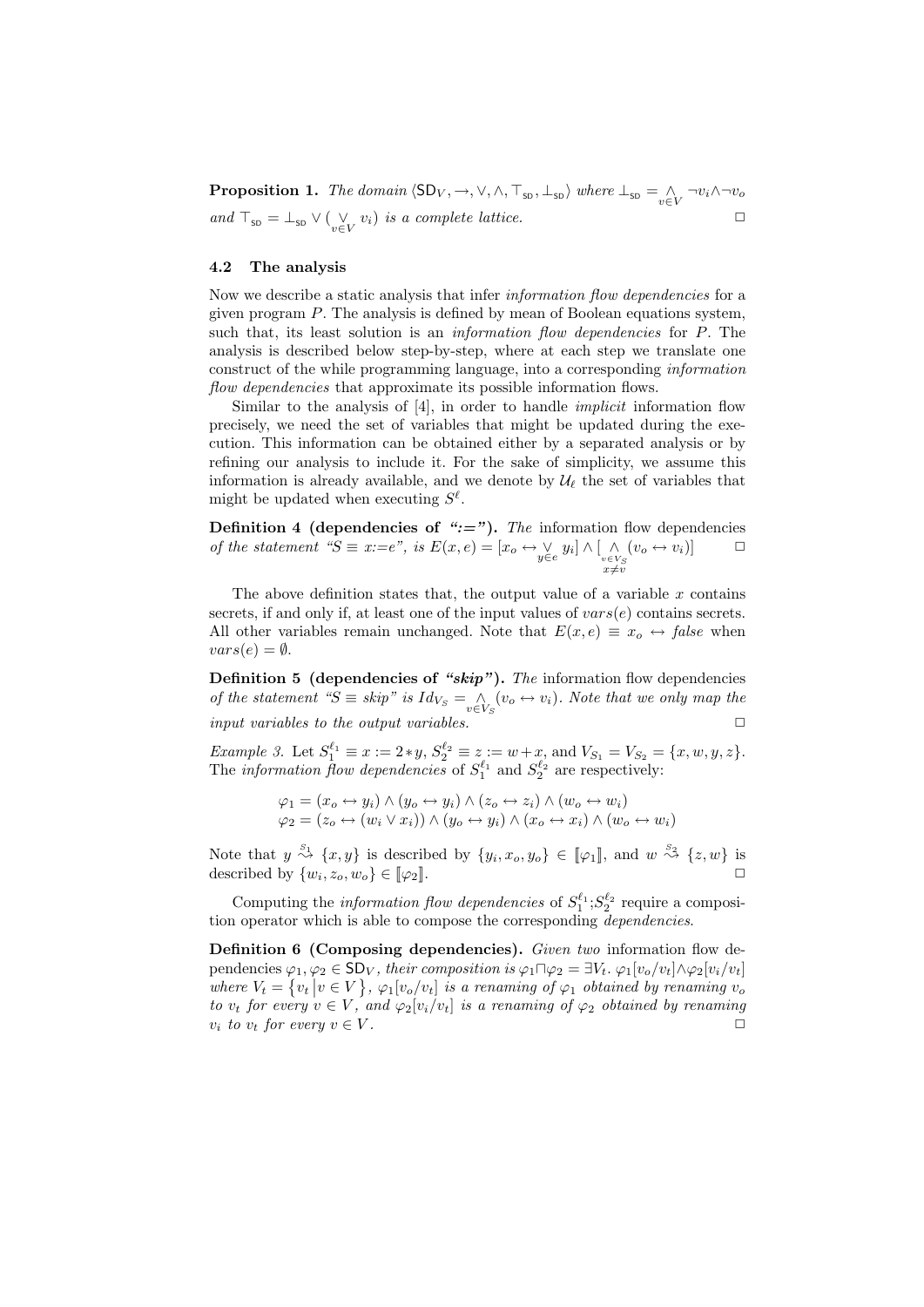Note that composing two dependencies is done by making the output variables of the first one  $(v_0 \text{ of } \varphi_1)$  equal to the input variables of the second one  $(v_i$ of  $\varphi_2$ ). In terms of Boolean functions, it is done by variables renaming, Boolean conjunction and elimination of unnecessary variables.

*Example 4.* Consider again the statements  $S_1^{\ell_1}$  and  $S_2^{\ell_2}$  from Example 3, and recall that their *information flow dependencies* are respectively  $\varphi_1$  and  $\varphi_2$ . The dependencies for  $S_1^{\ell_1}$ ;  $S_2^{\ell_2}$  and  $S_2^{\ell_2}$ ;  $S_1^{\ell_1}$  are respectively:

$$
\varphi_{12} = \exists x_t, y_t, z_t, w_t. \varphi_1[v_o/v_t] \wedge \varphi_2[v_i/v_t]
$$
  
\n
$$
= \exists x_t, y_t, z_t, w_t.
$$
  
\n
$$
[(x_t \leftrightarrow y_i) \wedge (y_t \leftrightarrow y_i) \wedge (z_t \leftrightarrow z_i) \wedge (w_t \leftrightarrow w_i)] \wedge
$$
  
\n
$$
[(z_o \leftrightarrow w_t \vee x_t) \wedge (y_o \leftrightarrow y_t) \wedge (x_o \leftrightarrow x_t) \wedge (w_o \leftrightarrow w_t)]
$$
  
\n
$$
= (z_o \leftrightarrow w_i \vee y_i) \wedge (y_o \leftrightarrow y_i) \wedge (x_o \leftrightarrow y_i) \wedge (w_o \leftrightarrow w_i)
$$
  
\n
$$
\varphi_{21} = \exists x_t, y_t, z_t, w_t. \varphi_2[v_o/v_t] \wedge \varphi_1[v_i/v_t]
$$
  
\n
$$
= \exists x_t, y_t, z_t, w_t.
$$
  
\n
$$
[(z_t \leftrightarrow w_i \vee x_i) \wedge (y_t \leftrightarrow y_i) \wedge (x_t \leftrightarrow x_i) \wedge (w_t \leftrightarrow w_i)] \wedge
$$
  
\n
$$
[(x_o \leftrightarrow y_t) \wedge (y_o \leftrightarrow y_t) \wedge (z_o \leftrightarrow z_t) \wedge (w_o \leftrightarrow w_t)]
$$
  
\n
$$
= (z_o \leftrightarrow w_i \vee x_i) \wedge (y_o \leftrightarrow y_i) \wedge (x_o \leftrightarrow y_i) \wedge (w_o \leftrightarrow w_i)
$$

In  $S_1^{\ell_1}$ ;  $S_2^{\ell_2}$  the final value of z depends on the initial values of w and y, which is expressed as  $z_o \leftrightarrow (w_i \vee y_i)$  in  $\varphi_{12}$ , while in  $S_2^{\ell_1}$ ;  $S_1^{\ell_2}$  the final value of z depends on the initial values of w and x, which is expressed as  $z_0 \leftrightarrow (w_i \vee x_i)$  in  $\varphi_{21}$ .  $\Box$ 

Information flow dependencies for the " $if$ " is more complex, because of the implicit and disjunctive information flow. In order to handle these cases we need: (1) a disjunction operation for two dependencies, because we need to consider both branched of the " $if$ "; and (2) an operation that adds an implicit flow from a variable  $v$  to the variables that might be updated during the execution of the " $if$ " statement.

Definition 7 (disjunction of dependencies). Given two information flow dependencies  $\varphi_1, \varphi_2 \in SD_V$ , their disjunction is  $\varphi_1 \sqcup \varphi_2 = \varphi_1 \vee \varphi_2 \qquad \square$ 

Definition 8 (adding implicit flow). Adding implicit flow from a variable  $x \in V$  to a variables  $y \in V$  in a dependencies  $\varphi \in SD_V$  is defined as follows:  $\varphi[x \leadsto y] = (\exists y_o \ldots \varphi \land (y_o' \leftrightarrow y_o \lor x_i))[y_{o'}/y_o]$  where  $[y_o'/y_o]$  mean a renaming of  $y'_{o}$  to  $y_{o}$ . This definition extends to adding implicit flows from a set of variables X to a set of variables Y, by iterating over all pairs from X and Y.  $\Box$ 

In the above definition, adding implicit flows is done by changing the output of y, to consider the previous output, i.e.  $y<sub>o</sub>$  from  $\varphi$ , and the information from x at input, i.e.  $x_i$ . This is done by  $y'_o \leftrightarrow y_o \vee x_i$ . Elimination of  $y_o$  and then renaming of  $y'_o$  to  $y_o$  is done to keep the formula in the domain  $SD_V$ .

**Definition 9 (dependencies of "if").** Let  $\varphi_i$  be an information flow dependencies for  $S_i$ , the dependencies of  $S^{\ell} \equiv$  " if b then  $S_1$  else  $S_2$ " is defined by adding implicit flows from vars(b) to  $\mathcal{U}_{\ell}$  in  $\varphi_1 \sqcup \varphi_2$ , namely  $(\varphi_1 \sqcup \varphi_2)[vars(b) \leadsto \mathcal{U}_{\ell}]$ .  $\Box$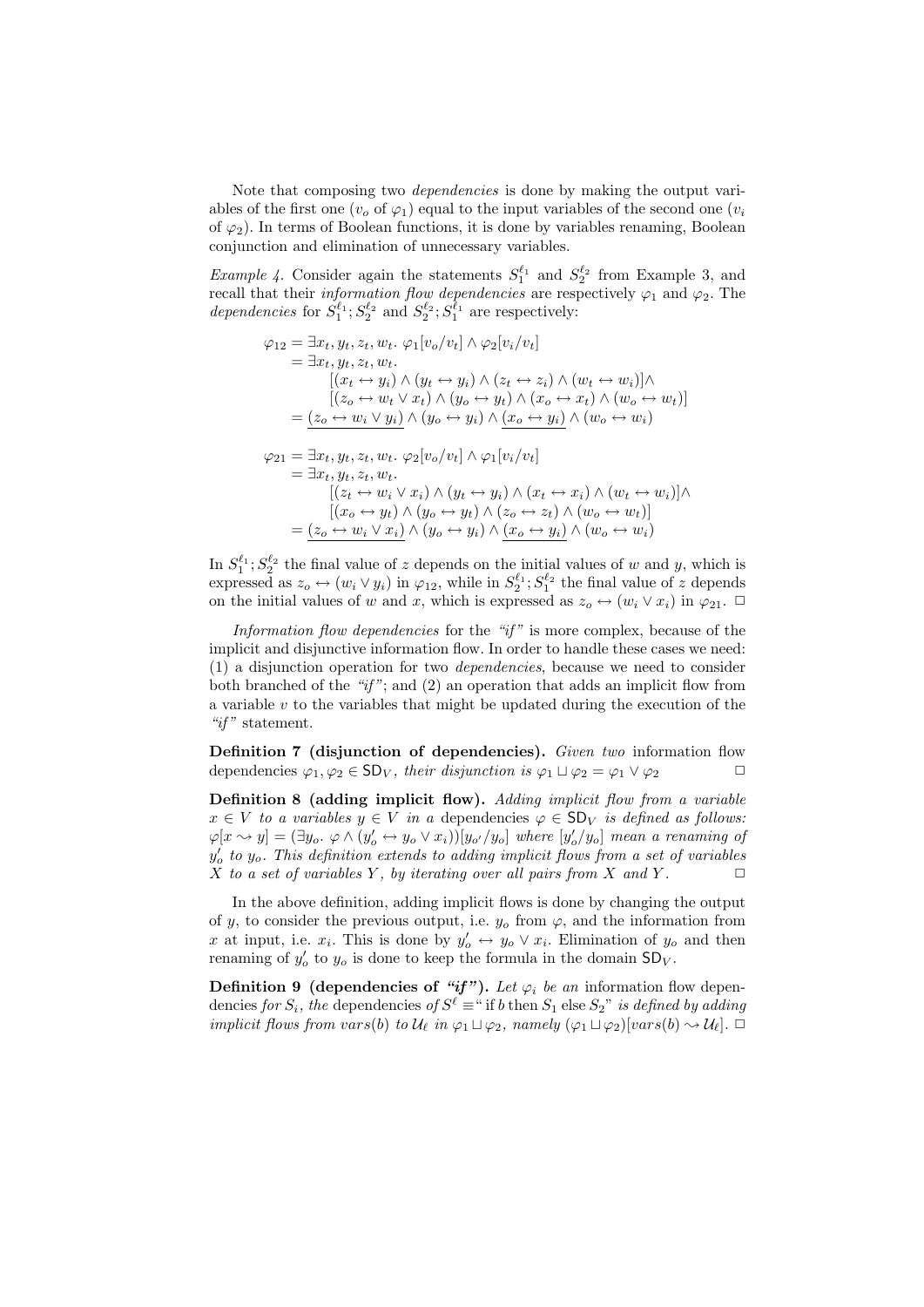*Example 5.* Consider the statement  $S^{\ell} \equiv \pi f(w=0)$  then x:=y else z:=y". The dependencies for "x:=y" and "z:=y" are respectively

$$
\varphi_1 = (x_o \leftrightarrow y_i) \land (y_o \leftrightarrow y_i) \land (z_o \leftrightarrow z_i) \land (w_o \leftrightarrow w_i)
$$
  

$$
\varphi_2 = (z_o \leftrightarrow y_i) \land (y_o \leftrightarrow y_i) \land (x_o \leftrightarrow x_i) \land (w_o \leftrightarrow w_i)
$$

and adding an implicit flow from w to  $\mathcal{U}_{\ell} = \{x, z\}$  in  $\varphi_1 \vee \varphi_2$  results in

$$
\varphi_3 = (\exists x_o, z_o. \ (\varphi_1 \lor \varphi_2) \land (x'_o \leftrightarrow (x_o \lor w_i)) \land (z'_o \leftrightarrow (z_o \lor w_i))] [x'_o/x_o, z'_o/z_o]
$$
  
= ((x\_o \leftrightarrow y\_i \lor w\_i) \land (y\_o \leftrightarrow y\_i) \land (z\_o \leftrightarrow z\_i \lor w\_i) \land (w\_o \leftrightarrow w\_i)) \lor  
((z\_o \leftrightarrow y\_i \lor w\_i) \land (y\_o \leftrightarrow y\_i) \land (x\_o \leftrightarrow x\_i \lor w\_i) \land (w\_o \leftrightarrow w\_i))

Note that  $\{y_i, x_o, y_o\}$  and  $\{y_i, z_o, y_o\}$  are models of  $\varphi_3$ , but  $\{y_i, x_o, z_o, y_o\}$  is not, which means that no execution cause a flow from  $y$  to both  $x$  and  $z$ . Moreover, for any  $m \in [\![\varphi_3]\!]$ , if  $w_i \in m$  then  $y_o, x_o \in m$ , which means that in all executions w flow to both x and y. The analysis of [4] cannot provide this information.  $\Box$ 

The *information flow dependencies* of "while b do  $S_1$ " also involves addition of implicit flow and disjunction of dependencies. It can be defined as a disjunction of all possible compositions of the statement "if b then  $S_1$  else skip".

Definition 10 (dependencies of "while"). The information flow dependencies of "while b do  $S_1$ " is the least solution of  $F = D \sqcup (F \sqcap D)$  where D is the dependencies of "if b then  $S_1$  else skip". Note that F is recursive and requires fix-point computation.  $\Box$ 

Example 6. In this example we demonstrate why fix-point computation is required for the while loop *dependencies*. Consider the following program:

$$
S^{\ell} \equiv
$$
 while (w>0) (l:=l-1; w:=l; p:=p+1)

The information flows are: (1) direct explicit flows  $l \stackrel{S}{\rightsquigarrow} \{l, w\}$  and  $p \stackrel{S}{\rightsquigarrow} p$ ; (2) direct *implicit* flow  $w \stackrel{S}{\leadsto} \{l, w, p\}$ ; and (3) *indirect* flow  $l \stackrel{S}{\leadsto} p$ . Let us demonstrate how these flows are captured by Definition 10. The *dependencies* of the corresponding "if" statement "if  $w>0$  then  $(l:=l+1; w:=l; p:=p+1)$  else skip" is

$$
D \equiv \varphi = [(w_o \leftrightarrow w_i) \land (l_o \leftrightarrow l_i \lor w_i) \land (p_o \leftrightarrow p_i \lor w_i)] \lor \text{(#0)}
$$
  

$$
[(w_o \leftrightarrow w_i \lor l_i) \land (l_o \leftrightarrow l_i \lor w_i) \land (p_o \leftrightarrow p_i \lor w_i)] \text{ (#1)}
$$

Here,  $(\#0)$  and  $(\#1)$  correspond to the "then" and "else" branches respectively, after the addition of the *implicit* information flow  $w \sim \{l, w, p\}$ . Note that the indirect flow  $l \stackrel{s}{\leadsto} p$  is not described by D, it will be introduced in the fix-point computation. Using D to compute the fix-point of  $F = D \sqcup (F \sqcap D)$  results in

$$
\varphi' = (\#0) \vee (\#1) \vee [(w_o \leftrightarrow w_i \vee l_i) \wedge (l_o \leftrightarrow l_i \vee w_i) \wedge (p_o \leftrightarrow p_i \vee w_i \vee l_i)]
$$

Here,  $(\#0)$  is the description of zero iterations;  $(\#1)$  is the description of one iteration; and the rest is the description of two or more iterations, which includes the flow  $l \rightarrow p$ . Note that, in addition to the possible information flow, one can learn that: (a) there exists an execution where  $l \nsim \{w, p\}$ , this is due to  $(\#0)$ and (#1); and (b) whenever  $l \rightsquigarrow p$  then also  $l \rightsquigarrow \{w, l\}.$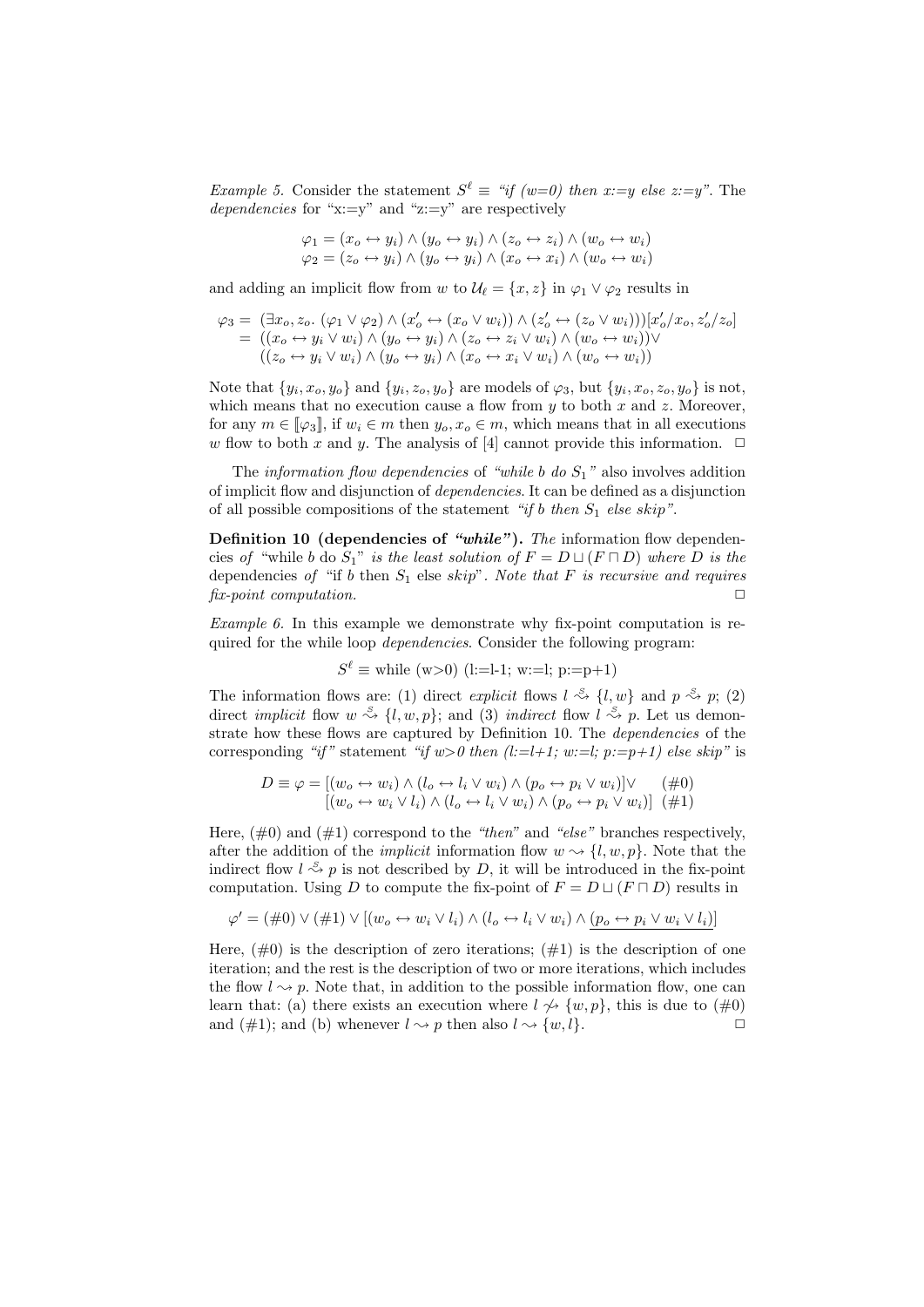Now we are in a position to define the analysis of a program P. Let us denote by  $F^{\ell}$  the *information flow dependencies* of  $S^{\ell}$ , then the analysis of a program F is defined as the least solution of the equations system  $\mathcal{E}(P) = \{ \mathcal{D}(S^{\ell}) | S^{\ell} \in P \}$ where  $\mathcal{D}(S^{\ell})$  is defined as follows:

$$
\mathcal{D}(S^{\ell}) = \begin{cases} F_{\ell} = E(x, e) & \text{if } S^{\ell} \equiv (x := e)^{\ell} \\ F_{\ell} = Id_{V_P} & \text{if } S^{\ell} \equiv (skip)^{\ell} \\ F_{\ell} = F^{\ell_1} \sqcap F^{\ell_2} & \text{if } S^{\ell} \equiv (S_1^{\ell_1}; S_2^{\ell_2})^{\ell} \\ F_{\ell} = (F_{\ell_1} \sqcup F_{\ell_2})[vars(b) \leadsto \mathcal{U}_{\ell}] & \text{if } S^{\ell} \equiv (if \ b \ \text{then } C_1^{\ell_1} \ \text{else } C_2^{\ell_2})^{\ell} \\ F_{\ell} = F'_{\ell} \sqcup (F_{\ell} \sqcap F'_{\ell}) & \text{if } S^{\ell} \equiv (\text{while } b \ \text{do } S_1^{\ell_1})^{\ell} \\ F'_{\ell} = (F_{\ell_1} \sqcup Id_{V_P})[vars(b) \leadsto \mathcal{U}_{\ell}] & \end{cases}
$$

Example 7. Consider the following program P:

$$
((\text{while } (w > 0) \ (((!=l-1)^{\ell_1}; \ (w:=l)^{\ell_2})^{\ell_3}; \ (p:=p+1)^{\ell_4})^{\ell_5})^{\ell_6}; \ (l:=5)^{\ell_7})^{\ell_8}
$$

which is obtained by adding "l:=5" and labels to the program of Example 6. The equations system  $\mathcal{E}(P)$  consists of the following equations:

$$
F_{\ell_1} = (l_o \leftrightarrow l_i) \land (w_o \leftrightarrow w_i) \land (p_o \leftrightarrow p_i) \quad F_{\ell_2} = (l_o \leftrightarrow l_i) \land (w_o \leftrightarrow l_i) \land (p_o \leftrightarrow p_i)
$$
\n
$$
F_{\ell_3} = F_{\ell_1} \sqcap F_{\ell_2} \qquad F_{\ell_4} = (l_o \leftrightarrow l_i) \land (w_o \leftrightarrow w_i) \land (p_o \leftrightarrow p_i)
$$
\n
$$
F_{\ell_5} = F_{\ell_3} \sqcap F_{\ell_4} \qquad F'_{\ell_6} = (F_{\ell_5} \sqcup Id_{V_P})[w \sim \{l, w, p\}]
$$
\n
$$
F_{\ell_6} = F'_{\ell_6} \sqcup (F_{\ell_6} \sqcap F'_{\ell_6}) \qquad F_{\ell_7} = (l_o \leftrightarrow false) \land (w_o \leftrightarrow w_i) \land (p_o \leftrightarrow p_i)
$$
\n
$$
F_{\ell_8} = F_{\ell_6} \sqcap F_{\ell_7}
$$

Computing the least fix-point of  $\mathcal{E}(P)$  results in the following solution for  $F_{\ell_8}$ :

$$
F_{\ell_8} = \varphi = [(w_o \leftrightarrow w_i) \land (l_o \leftrightarrow false) \land (p_o \leftrightarrow p_i \lor w_i)] \lor [(w_o \leftrightarrow w_i \lor l_i) \land (l_o \leftrightarrow false) \land (p_o \leftrightarrow p_i \lor w_i)] \lor [(w_o \leftrightarrow w_i \lor l_i) \land (l_o \leftrightarrow false) \land (p_o \leftrightarrow p_i \lor w_i \lor l_i)]
$$

Note that there is no model  $m \in [\![\varphi]\!]$  such that  $l_o \in m$ , because the statement  $l := 5$  destruct all secrets that already leaked to  $l$ .

**Theorem 1 (Correctness).** For a given statement  $S^{\ell} \in P$ , let  $\varphi_S \in SD_{V_P}$  be the least solution for  $F^{\ell}$  in the equations system  $\mathcal{E}(P)$ . If  $\langle V_I, V_O \rangle \in \mathcal{F}_S$ , then  $\{v_i | v \in V_I\} \cup \{v_o | V \in V_O\} \in [\![\varphi_S]\!]$ .

Information flow analysis is used to ensure non-interference. Recall that two sets of variables  $V_H$  and  $V_L$  are non-interference, if information cannot flow from  $h \in V_H$  to  $l \in V_L$ . Using the *information flow dependencies*, non-interference can be verified by checking that whenever the input values of all low variables do not contain secrets, then their output values will not contain secrets.

**Theorem 2 (non-interference).** Let  $\varphi_S \in SD_{V_S}$  be an information flow dependencies for  $S^{\ell}$ . If  $\varphi_S \models [(\bigwedge_{v \in V_L} \neg v_i) \rightarrow (\bigwedge_{v \in V_L} \neg v_o)]$  then,  $V_H$  and  $V_L$  are non-interference in  $S^{\ell}$ . The contract of the contract of the contract of  $\Box$ 

Example 8. Consider again the program of Example 6 and let  $V_L = \{w, l\}$  and  $V_H = \{p\}$ . You can verify that  $\varphi' \models [(\neg l_i \land \neg w_i) \rightarrow (\neg l_o \land \neg w_o)]$ . And indeed there is no flow from  $p$  to l or  $w$ , hence,  $V_H$  and  $V_L$  are non-interference.  $\Box$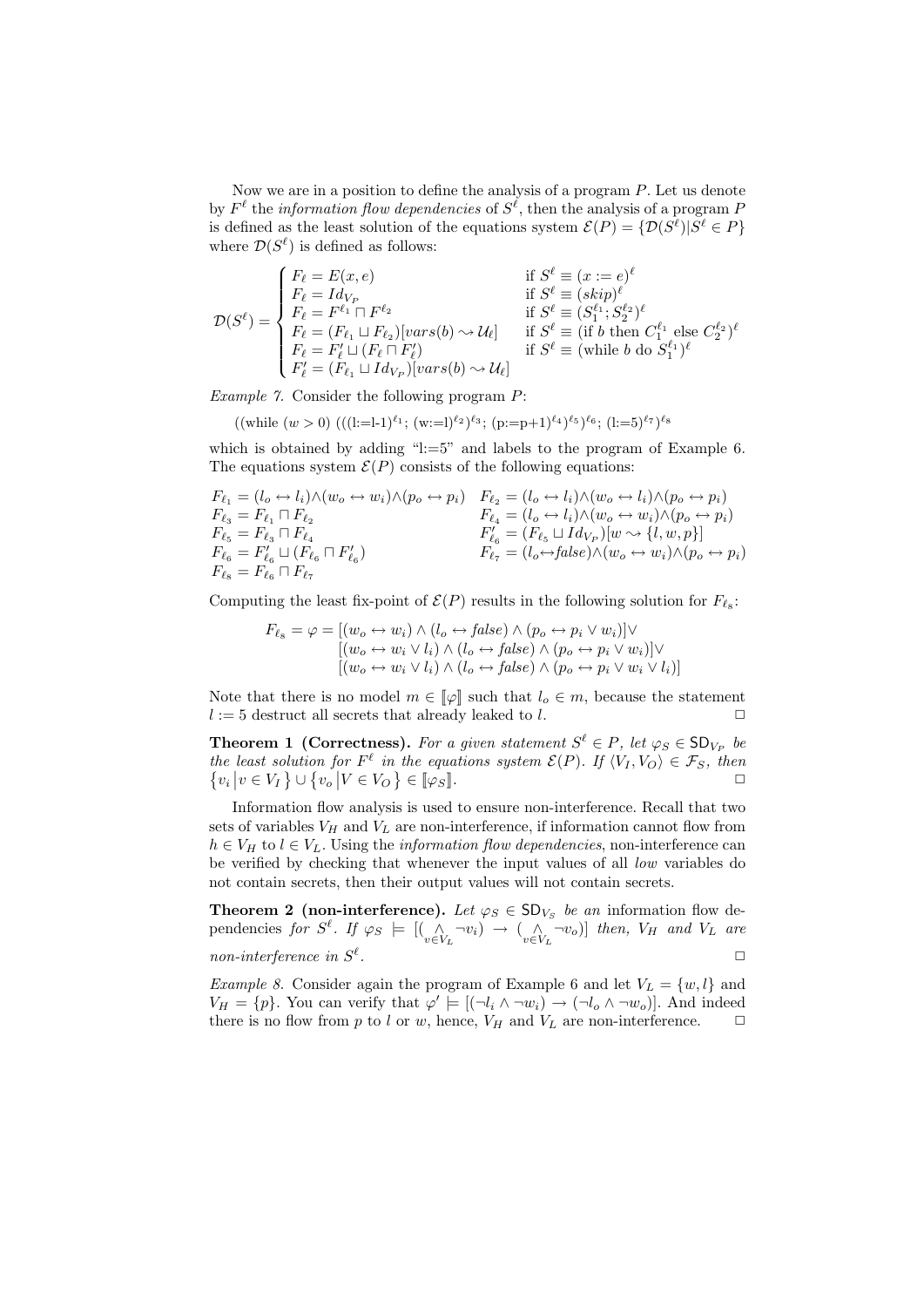#### 4.3 Analyzing Dynamic Security Policies

The assumption that variables are binded to their security classes statically is not always realistic [12]. In this case the security policy is enforced dynamically. In this section, we describe how information flow analysis can be used, to infer possible divisions of the program variables to  $V_H$  and  $V_L$ , such that noninterference is guaranteed. This can be applied to any information flow analysis that provides a set of possible flows, such as our analysis or the analysis of [4].

Given a statement S, we construct a Boolean function  $\varphi_{HL}$ , over the variables  $V_S$ , such that if  $m \in [\![\varphi_{H_L}]\!]$ , then  $V_H = m$  and  $V_L = V_S \backslash V_H$  are non-interference in S. The idea is that if  $x \stackrel{S}{\leadsto} y$ , then  $\varphi_{HL} \models (x \to y)$ . Here,  $x \to y$  means that if  $x$  is high then  $y$  must be high.

Proposition 2 (Dynamic HL-policies). For a given statement  $S^{\ell}$ , let  $\varphi_{_{HL}} =$  $\bar{\exists}V_S. \left[ \bigwedge_{x,y \in V_S} (\Psi_{x \leadsto y} \to (x \to y))] \right]$  where  $\Psi_{x \leadsto y}$  is true if  $x \stackrel{S}{\leadsto} y$ , otherwise false. Then, for any  $m \in [\varphi_{H_L}]$ ,  $V_H = m$  and  $V_L = V_S \backslash m$  are non-interference in  $S^{\ell}$ .

Example 9. Consider again the program of Example 5, then  $\varphi_{H_L}$  is defined by the models:  $[\![\varphi_{H_L}]\!] = \{\{w,x,z\}, \{y,x,z\}, \{w,x,y,z\}, \{x\}, \{z\}, \{x,z\}, \emptyset\}$ . Note that  $\varphi_{HL} = (w \to z \land x) \land (y \to z \land x)$  which mean that whenever y or w are high then x and z must be high.  $\square$ 

Using  $\varphi_{HL}$ , when a variable is dynamically binded to a security class, we can infer the security classes of other variables, without re-analyzing the program. Also note that  $\varphi_{H}$  provides an alternative way for verifying non-interference of  $V_H$  and  $V_L$  by verifying that  $V_H \in [\![\varphi_{H_L}]\!]$ . Now we demonstrate how  $\Psi_{x \sim y}$  can be constructed from information flow dependencies.

**Proposition 3** (observing information flow). Let  $\varphi_S$  be an information flow dependencies of  $S, x, y \in V_S$ , and  $\Psi_{x \sim y} = (x_i \wedge y_o) \rightarrow \exists x_i, y_o$ .  $\psi$  where  $\psi =$  $\varphi_S \wedge x_i \wedge (\bigwedge_{z \neq x \in V} \neg z_i)$ . If  $x \stackrel{S}{\leadsto} y$  then true  $\models \Psi_{x \sim y}$ , otherwise false  $\models \Psi_{x \sim y}$ .  $\Box$ 

The idea is: (1) we restrict  $\varphi_S$  to models where only x contain secret at input, i.e. to  $\psi$ ; (2) we concentrate only on  $x_i$  and  $y_o$ , i.e.  $\bar{\exists}x_i, y_o \psi$ ; and (3) if  $m = \{x_i, y_o\}$  is a model of  $\bar{\exists}x_i, y_o \cdot \psi$ , the  $x \stackrel{S}{\leadsto} y$ , otherwise  $x \stackrel{S}{\leadsto} y$ .

### 5 Related and Future Work

In the literature, there are several techniques for checking secure information flow in software, ranging from standard *data/control*-flow analysis techniques to type inference. Our work belongs to the former.

Type-based approaches are designed such that well-typed programs do not leak secrets. A type is inductively associated at compile-time with program statements, such that, any statement showing a potential flow disclosing secrets is rejected [15, 16]. In these approaches, statements like "(if (h=0) then l:=1 else  $l:=2$ ;  $l:=0$  are rejected, even though there is no information flow from h to l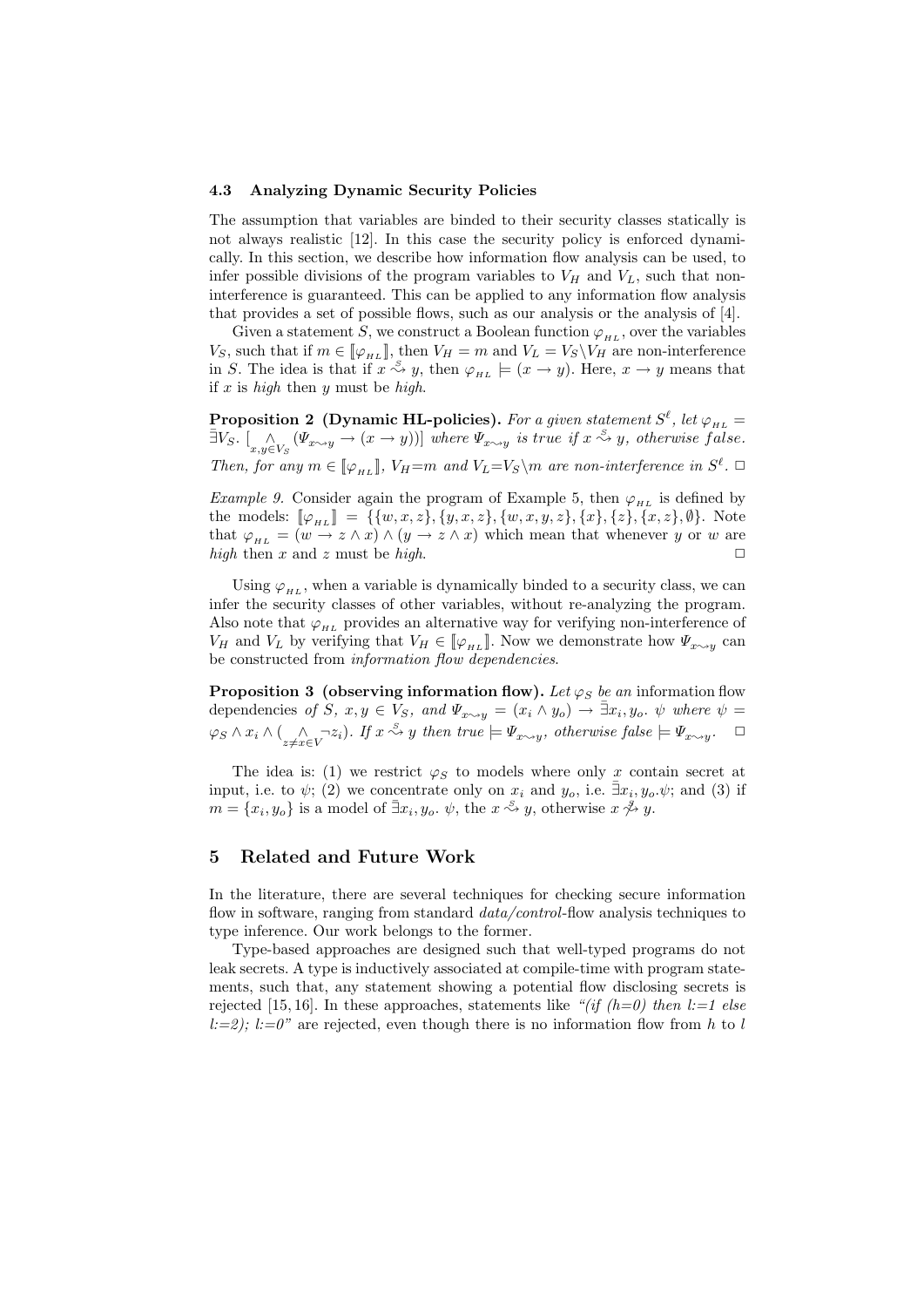when the program terminates. In type-based approaches it is difficult to treat this kind of statements.

From the  $data/control-flow$  analysis techniques  $[2, 4, 10, 13, 11]$ , the most related one to our work is of Clark et al. [4]. The authors described terminationsensitive information flow analysis (using *flow logic*) for a simple while language, as well as for Idealized Algol. The pair  $(y, x)$  is used to describe a possible flow from  $x$  to  $y$ , and sets of pairs are used to describe all possible information flows. For example, an analysis of the statement "if  $(w>0)$  then x:=y else z:=y" would infer  $\{(w,w), (x,x), (y,y), (z,z), (x,w), (y,w), (z,y), (x,y)\}.$  From this set it is not possible to extract *dependencies* between information flows, as we did in Examples 5 and 6. Note that, if we are interested only in the set of possible information flows, our analysis is equivalent to [4] (for the case of while language and termination-insensitive). For future work, we are interested to investigate the relation to [4] from domain point of view, we want to use domain refinement techniques [8] in order to systematically derive the domain of information flow dependencies from the domain of sets of possible flows [4]. Also, to compare it to the lifting of sets of possible flows to sets of sets of possible flows.

Boolean functions were used intensively in groundness analyses of logic programs [1]. A term is ground if it does not contain logic variables, i.e. cannot be changed under further instantiation. Several domains based on Boolean functions were suggested for groundness analysis [1], they are different in the degree of groundness dependencies they can express. In [14], the domain refinement techniques of [8] were used to systematically construct these domains. From information flow point of view, we can consider ground terms as objects to which information cannot flow. For future work, we are interested in translating whilelanguage programs into logic programs, such that, groundness analysis of the latter provides information about secure information flow in the former.

Recently, the notion of non-interference was generalized making it parametric relatively to what an attacker can analyze about the input/output information flow [7]. For future work, we want to check if we can generalize the techniques of this paper, to model abstract information flow dependencies.

# 6 Conclusion

For static security policies, we described a technique for modeling information flow with Boolean functions, and demonstrated how it captures *information* flow dependencies. From the practical side, these dependencies might be useful for:  $(1)$  refining the notion of non-interference;  $(2)$  debugging; and  $(3)$  efficient implementation. From the theoretical side, they raise the issue of systematic refinement of domains for information flow analysis.

For dynamic security policies, we described a method to infer a Boolean function, such that its models define non-interference high and low sets. This can be used to infer the security classes dynamically, rather than re-analyzing the program.